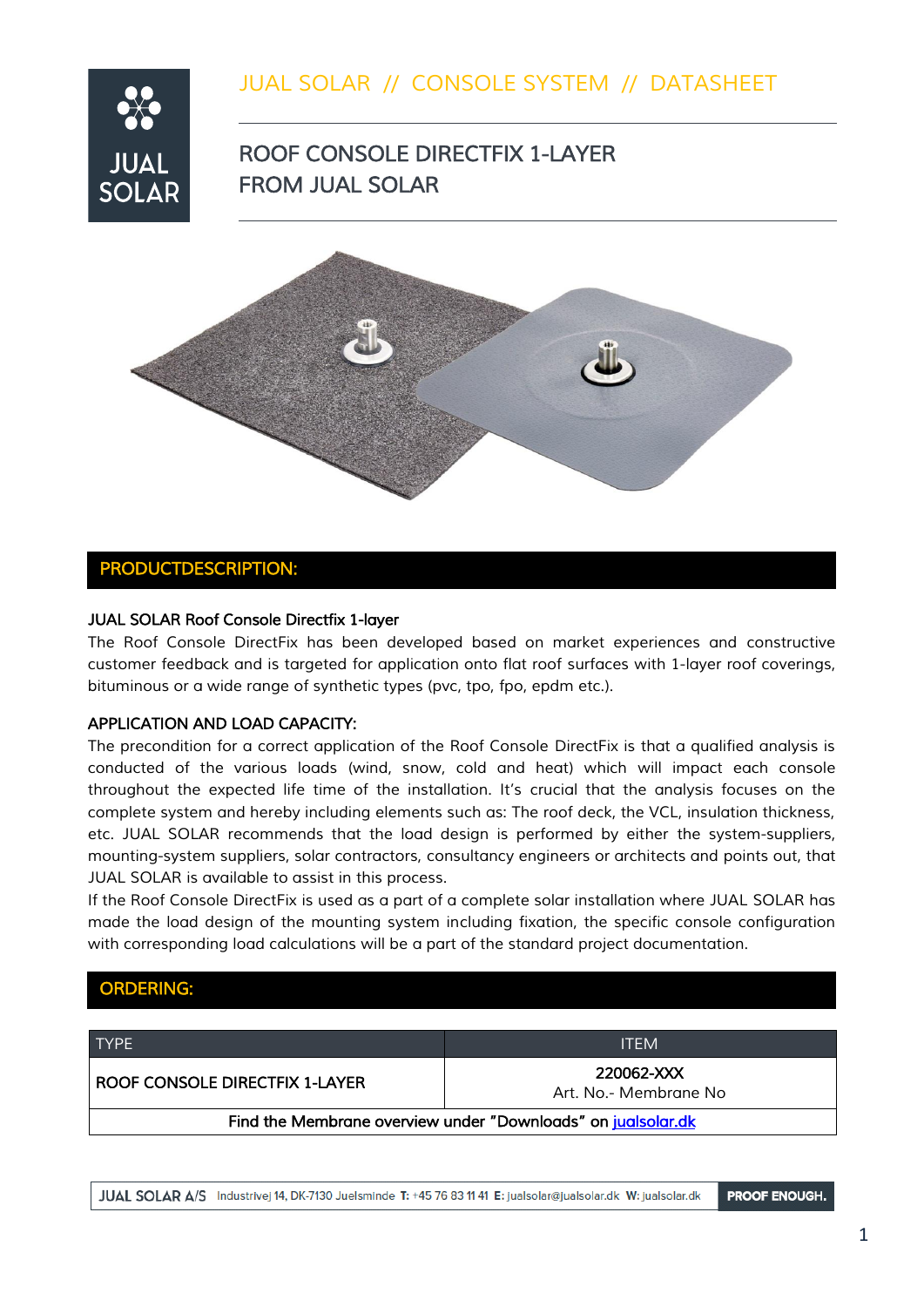

# *JUAL SOLAR // CONSOLE SYSTEM // DATASHEET*

# *ROOF CONSOLE DIRECTFIX 1-LAYER FROM JUAL SOLAR*

#### *MATERIAL:*

*Flange: Stainless steel Console Top: Stainless steel Membrane: The type of the integrated membrane can be specified for each individual project. Installation Guide: EPDM*

### *TEKNICAL DATA:*



### *INSTALLATION:*

#### *GENERAL INSTALLATION GUIDELINES*

*The Roof Console DirectFix is designed with a stainless steel Flange with a centrally positioned Connection-element with 2 separated and concentric blind holes each with a M12 internal thread. The stainless steel Flange furthermore forms the contacting surface for the membrane integration*  and the Console Top ensures that the membrane is effectively constrained at the center of the *Console.* 

*The Roof Console is always combined with a Console Anchor which is chosen based on the specific roof construction for each project. When a new project is planned it's therefore necessary to make a choice of Console Anchor and to choose the right membrane type both in terms of color and material, in order to ensure compliance to the roof covering as well as to possible roofer or building contractor requirements.* 

**PROOF ENOUGH.** JUAL SOLAR A/S Industrivej 14, DK-7130 Juelsminde T: +45 76 83 11 41 E: jualsolar@jualsolar.dk W: jualsolar.dk

2